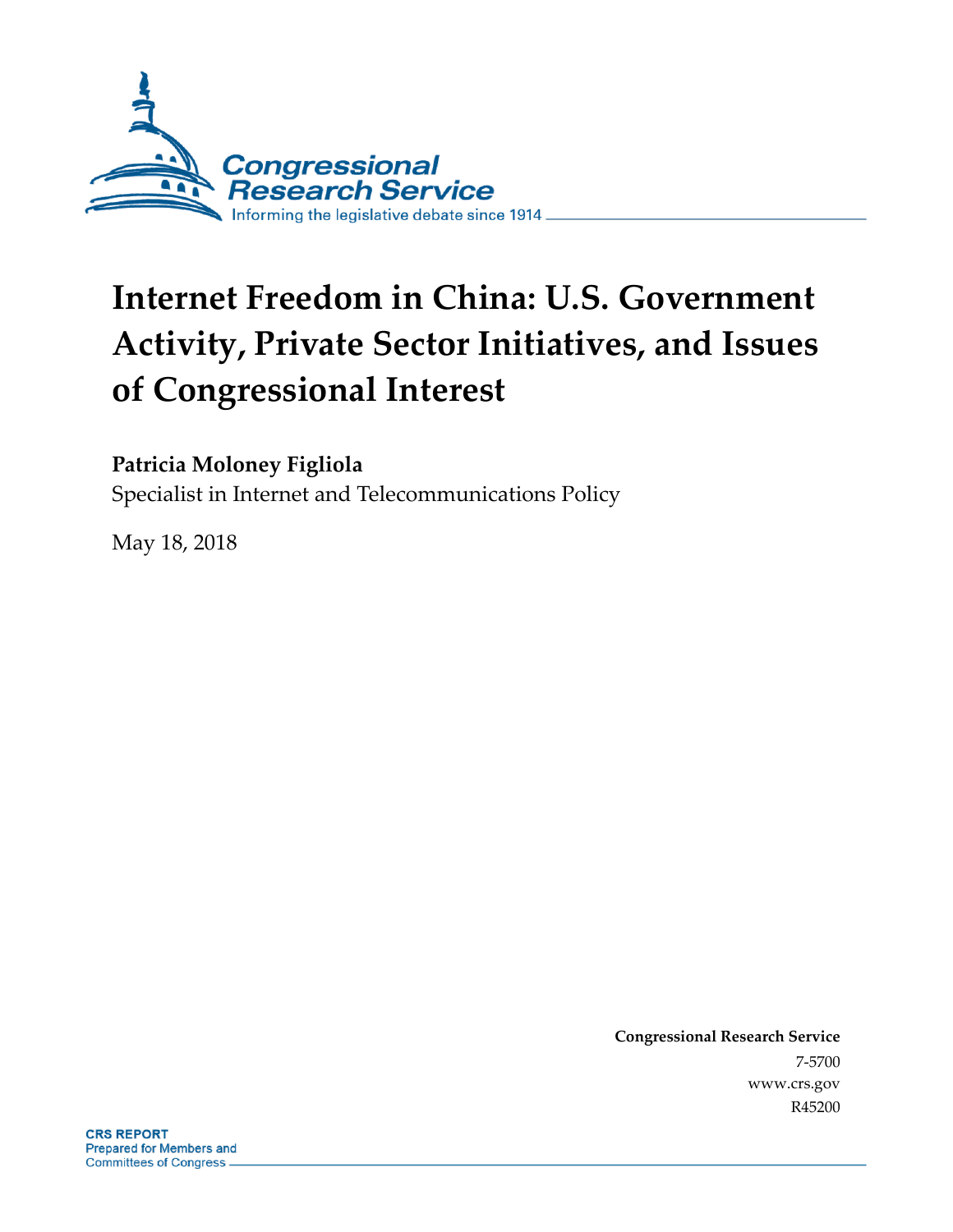## **Summary**

By the end of 2017, the People's Republic of China (PRC) had the world's largest number of internet users, estimated at over 750 million people. At the same time, the country has one of the most sophisticated and aggressive internet censorship and control regimes in the world. PRC officials have argued that internet controls are necessary for social stability, and intended to protect and strengthen Chinese culture. However, in its 2017 Annual Report, Reporters Without Borders (Reporters Sans Frontières, RSF) called China the "world's biggest prison for journalists" and warned that the country "continues to improve its arsenal of measures for persecuting journalists and bloggers." China ranks  $176<sup>th</sup>$  out of 180 countries in RSF's 2017 World Press Freedom Index, surpassed only by Turkmenistan, Eritrea, and North Korea in the lack of press freedom. At the end of 2017, RSF asserted that China was holding 52 journalists and bloggers in prison.

The PRC government employs a variety of methods to control online content and expression, including website blocking and keyword filtering; regulating and monitoring internet service providers; censoring social media; and arresting "cyber dissidents" and bloggers who broach sensitive social or political issues. The government also monitors the popular mobile app WeChat. WeChat began as a secure messaging app, similar to WhatsApp, but it is now used for much more than just messaging and calling, such as mobile payments, and all the data shared through the app is also shared with the Chinese government. While WeChat users have recently begun to question how their WeChat data is being shared with the Chinese government, there is little indication that any new protections will be offered in the future.

The U.S. government continues to advocate policies to promote internet freedom in China's increasingly restrictive environment and to mitigate the global impact of Chinese government censorship. The Department of State, the Broadcasting Board of Governors (BBG), and Congress have taken an active role in fighting global internet censorship:

- Since 2008, the State Department has created programs that support digital safety, policy advocacy, technology, and research to help global internet users overcome barriers to accessing the internet, including the Freedom Online Coalition.
- In 2016, the BBG created the Office of Internet Freedom to oversee the efforts of BBG-funded internet freedom projects, including the research, development, deployment, and use of BBG-funded internet freedom technologies.
- In 2000, Congress created the Congressional-Executive Commission on China (CECC) to monitor China's compliance with international human rights standards, to encourage the development of the rule of law in the PRC, and to establish and maintain a list of victims of human rights abuses in China.

Additionally, the U.S. information and communications technology (ICT) industry has taken steps to advance internet freedom. In 2008, a group of U.S. ICT companies, along with nongovernmental organizations, investors, and universities, formed the Global Network Initiative (GNI). The GNI aims to promote best practices related to the conduct of U.S. companies in countries with poor internet freedom records.

In the  $115<sup>th</sup>$  Congress, the CECC held a hearing on April 26, 2018, on "digital authoritarianism" and the global threat to free speech." No legislation has been introduced in the  $115<sup>th</sup>$  Congress related to global internet freedom in authoritarian regimes.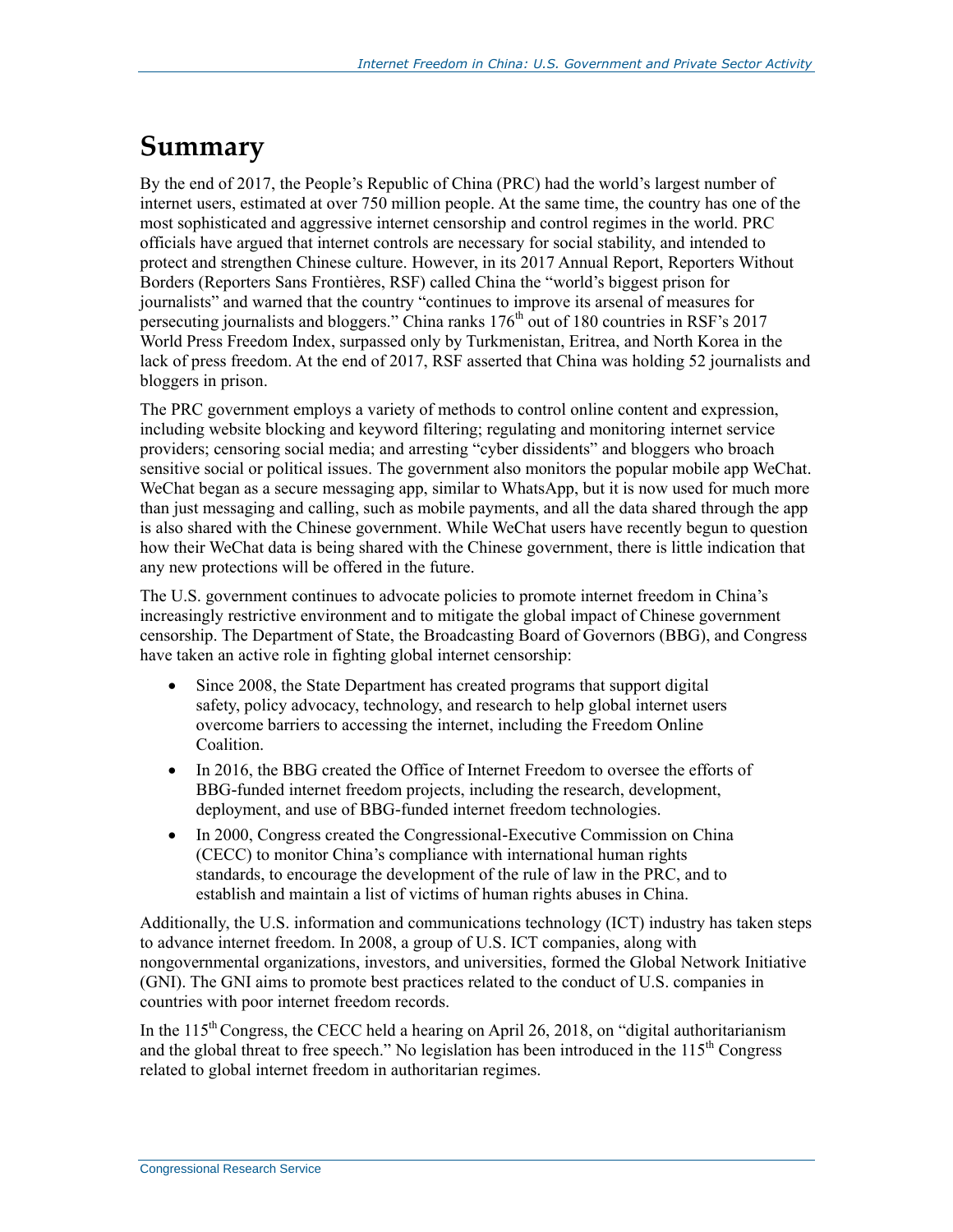## **Contents**

| U.S. Industry Activity to Promote Internet Freedom: The Global Network Initiative  4 |  |
|--------------------------------------------------------------------------------------|--|
|                                                                                      |  |

## **Appendixes**

### **Contacts**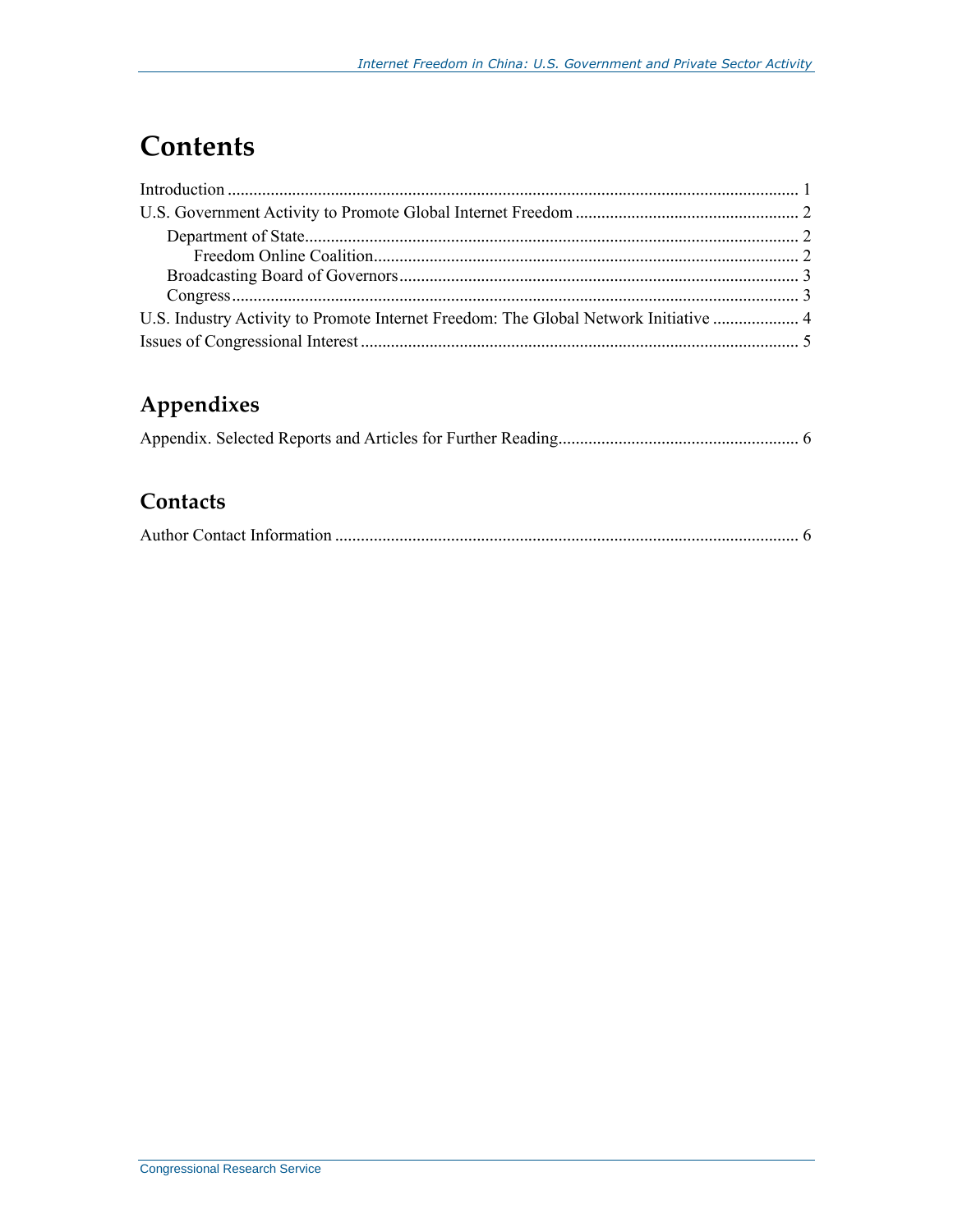## **Introduction**

By the end of 2017, the People's Republic of China (PRC) had the world's largest number of internet users, estimated at over 750 million people.<sup>1</sup> At the same time, the country has one of the most sophisticated and aggressive internet censorship and control regimes in the world. PRC officials have argued that internet controls are necessary for social stability,<sup>2</sup> and are intended to "enhance people's cultural taste" and "strengthen spiritual civilization."<sup>3</sup>

The PRC government employs a variety of methods to control online content and expression, including website blocking and keyword filtering; regulating and monitoring internet service providers; censoring social media; and arresting "cyber dissidents" and bloggers who broach sensitive social or political issues.<sup>4</sup> The government also monitors the popular mobile app WeChat. WeChat began as a secure messaging app, similar to WhatsApp,<sup>5</sup> but it is now used for much more than just messaging and calling (e.g., mobile payments)—and all the data shared through the app is also shared with the Chinese government.<sup>6</sup> During the 2017 Communist Party Congress,<sup>7</sup> censors took steps to "restrict with one hand and disseminate with the other."<sup>8</sup> Censors using a variety of tools sought to eliminate certain words and expressions from appearing on social media (e.g., attempts to protest or ridicule senior political figures), while disseminating information supportive of the government and its leaders.

In its 2017 Annual Report, Reporters Without Borders (Reporters Sans Frontières, RSF) called China the "world's biggest prison for journalists" and warned that the country "continues to improve its arsenal of measures for persecuting journalists and bloggers."<sup>9</sup> China ranks  $176<sup>th</sup>$  out of 180 countries in RSF's 2017 World Press Freedom Index, surpassed only by Turkmenistan, Eritrea, and North Korea in restrictions on press freedom. At the end of 2017, RSF asserted that China was holding 52 journalists and bloggers in prison.<sup>10</sup>

 $\overline{a}$ <sup>1</sup> China Internet Network Information Center, as reported in "China Now Has 751 Million Internet Users, Equivalent to Entire Population of Europe," Caixin Global, August 7, 2017, https://www.caixinglobal.com/2017-08-07/ 101127296.html.

<sup>&</sup>lt;sup>2</sup> "Chinese Civil Society at a Time of Leadership Change," European Union Institute for Security Studies, October 5, 2012, https://www.iss.europa.eu/content/chinese-civil-society-time-leadership-change.

<sup>3</sup> "China Congress: How Authorities Censor Your Thoughts," BBC News, October 16, 2017, http://www.bbc.com/ news/world-asia-china-41523073. (Hereinafter, "China Congress: How Authorities Censor Your Thoughts," October 16, 2017.)

<sup>&</sup>lt;sup>4</sup> Some experts estimate that the PRC government has employed 30,000 "Internet police." "On the Wrong Side of Great Firewall of China," *New Zealand Herald*, November 27, 2007.

<sup>&</sup>lt;sup>5</sup> WhatsApp is a free, secure cross-platform that allows the sending of text messages and voice calls, as well as video calls, images and other media, documents, and user location. More than 1 billion people in over 180 countries use WhatsApp.

<sup>6</sup> "Social Media and Censorship in China: How Is It Different to the West?" BBC News, September 26, 2017, http://www.bbc.co.uk/newsbeat/article/41398423/social-media-and-censorship-in-china-how-is-it-different-to-the-west.

 $<sup>7</sup>$  The National Congress of the Communist Party of China, also called the Communist Party Congress, is held every</sup> five years. It has become a symbolic part of PRC leadership changes and serves as the forum for reviewing and making any changes to the party's constitution.

<sup>&</sup>lt;sup>8</sup> "China Congress: How Authorities Censor Your Thoughts," October 16, 2017.

<sup>&</sup>lt;sup>9</sup> Reporters Without Borders is an international nongovernmental organization that promotes media freedom. It holds consultative status with the United Nations, UNESCO, the Council of Europe, and the International Organization of the Francophonie. RSF is endorsed by the National Press Club, the Associated Press, Freedom House, Human Rights Watch, and the James Foley Legacy Foundation, among other groups.

<sup>10</sup> Reporters Without Borders, *Worldwide Round-Up of Journalists Killed, Detained, Held Hostage, or Missing in 2017*, (continued...)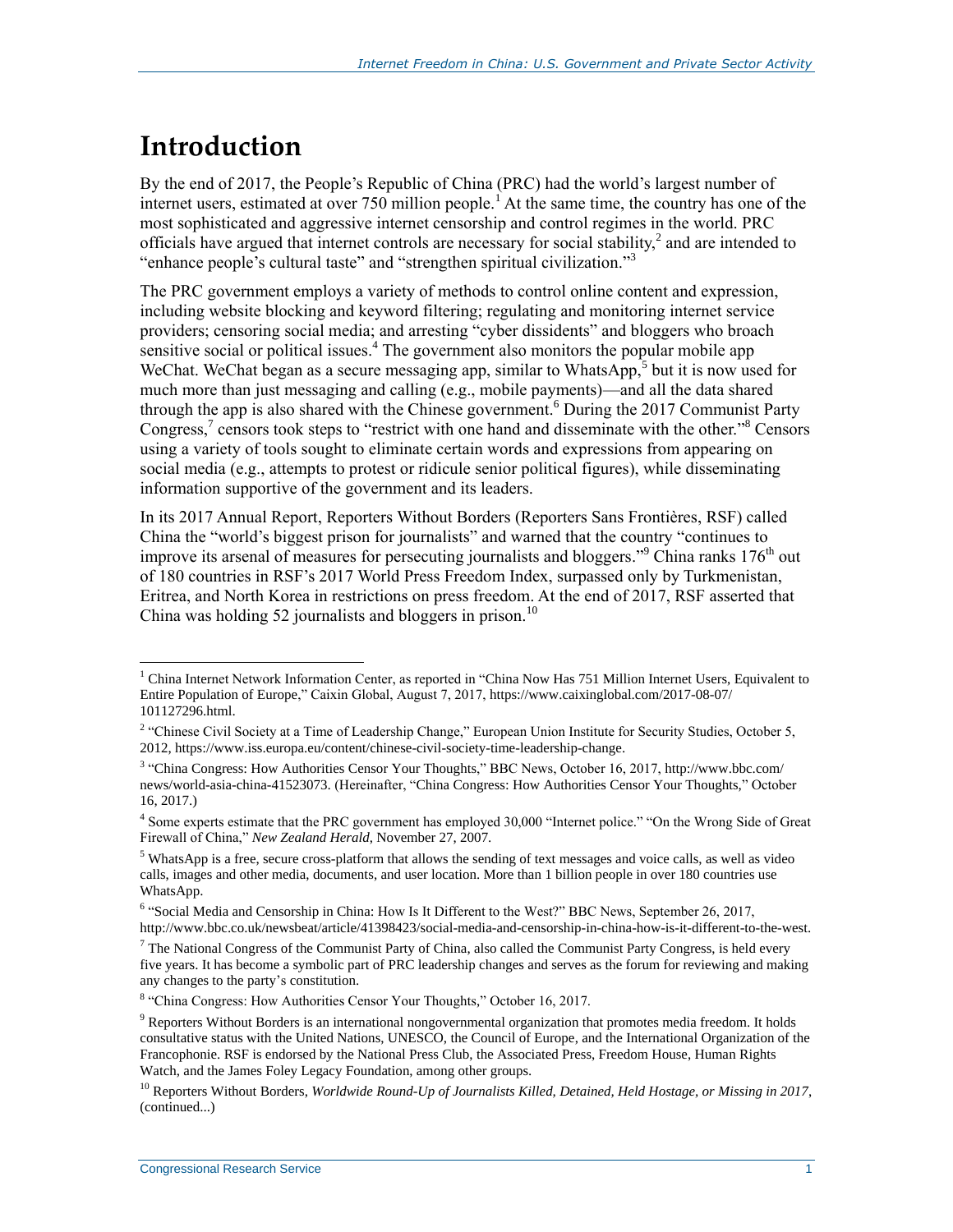This report describes the current state of internet freedom in China, U.S. government and private sector activity to support internet freedom around the world, and related issues of congressional interest.

## **U.S. Government Activity to Promote Global Internet Freedom**

The U.S. government continues to advocate policies to promote internet freedom in China's increasingly restrictive environment and to mitigate the global impact of Chinese government censorship. The Department of State, the Broadcasting Board of Governors (BBG),<sup>11</sup> and Congress have taken an active role in fighting global internet censorship.

### **Department of State**

Since 2008, the Department of State has invested over \$145 million in global internet freedom programs.<sup>12</sup> These programs support digital safety, policy advocacy, technology, and research to help global internet users overcome barriers to accessing the internet. The State Department's Internet Freedom and Business and Human Rights Section within the Bureau of Democracy, Human Rights, and Labor leads U.S. government policy and engagement on internet freedom issues. Efforts include the following:

- raising concerns about internet restrictions with foreign governments;
- collaborating with like-minded governments to advance internet freedom, including in multilateral fora such as the United Nations Human Rights Council, the G-7, and the G-20;
- working with interagency partners and civil society stakeholders to advance internet freedom, including at the annual Internet Governance Forum, an international multistakeholder venue for addressing global internet governance;
- convening discussions on emerging and critical internet freedom challenges; and
- building awareness within the U.S. government by conducting training on internet freedom issues for federal officials.

#### **Freedom Online Coalition**

The State Department was also a founding member and is an ongoing participant in the Freedom Online Coalition (FOC), a group of governments collaborating to advance human rights online. Examples of FOC work include building cross-regional support for internet freedom language in key international documents and joint statements on issues of concern to help shape global norms on human rights online.

 $\overline{a}$ 

<sup>(...</sup>continued)

December 2017, https://rsf.org/sites/default/files/reporters\_sans\_frontieres\_bilan\_2017\_en.pdf.

<sup>&</sup>lt;sup>11</sup> The Broadcasting Board of Governors is the independent federal government agency that oversees all U.S. government-sponsored civilian international media: Voice of America, Radio Free Europe/Radio Liberty, Cuba Broadcasting, Radio Free Asia, and Middle East Broadcasting Networks.

<sup>12</sup> https://www.state.gov/j/drl/internetfreedom/index.htm.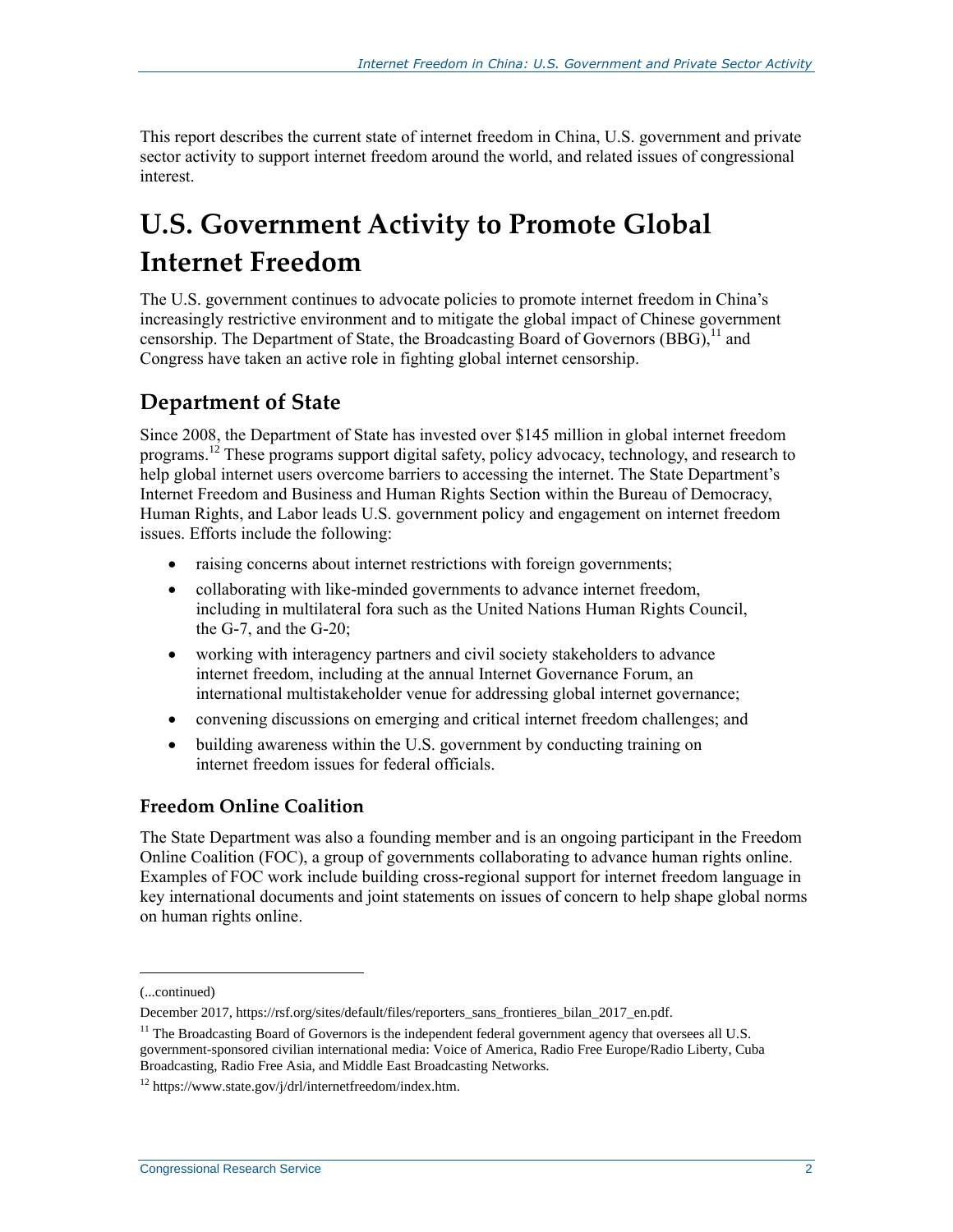### *Digital Defenders Partnership<sup>13</sup>*

The Digital Defenders Partnership is a project of the Freedom Online Coalition. The partnership, established in 2012, provides emergency support for internet users who are under threat for peacefully exercising their rights online. It awards grants around the world for a number of purposes, including

- establishing new internet connections when existing connections have been cut off or are being restricted;
- developing methods to protect bloggers and digital activists;
- developing tools needed to respond to emergencies;
- developing decentralized, mobile internet applications that can link computers as an independent network;
- supporting digital activists with secure hosting and distributed denial of service mitigation; and
- building emergency response capacity.

### **Broadcasting Board of Governors**

In 2016, the BBG created the Office of Internet Freedom (OIF) to oversee the efforts of BBGfunded internet freedom projects, including the work carried out by the Open Technology Fund, a joint endeavor managed by BBG and Radio Free Asia. OIF manages and supports the research, development, deployment, and use of BBG-funded internet freedom (IF) technologies. OIF provides anticensorship technologies and services to citizens and journalists living in repressive environments. OIF also supports global education and awareness of IF matters, to enhance users' ability to safely access and share digital news and information without fear of repressive censorship or surveillance.<sup>14</sup>

The FY2018 budget for the OIF is included in the State Department's appropriation for satellite transmissions. The Consolidated Appropriations Act, 2018, provides that "in addition to amounts otherwise available for such purposes, up to \$34,508,000 of the amount appropriated under this heading may remain available until expended for satellite transmissions and internet freedom programs, of which not less than \$13,800,000 shall be for internet freedom programs."<sup>15</sup> Internet freedom programs are also funded through grants by the Open Technology Fund.

### **Congress**

 $\overline{a}$ 

There has been one hearing in the  $115<sup>th</sup>$  Congress about Internet Freedom in China by the Congressional-Executive Commission on China (CECC). In 2000, Congress created the CECC to monitor China's compliance with international human rights standards, to encourage the development of the rule of law in the PRC, and to establish and maintain a list of victims of human rights abuses in China. On April 26, 2018, the CECC held a hearing on "digital

<sup>&</sup>lt;sup>13</sup> http://digitaldefenders.org/.

<sup>14</sup> Broadcasting Board of Governors, *Broadcasting Board of Governors 2016 Annual Report*, https://www.bbg.gov/wpcontent/media/2017/06/BBG\_2016\_Annual\_Report\_Final.pdf.

<sup>&</sup>lt;sup>15</sup> Consolidated Appropriations Act, 2018, P.L. 115-141, March 23, 2018, https://www.congress.gov/bill/115thcongress/house-bill/1625/text.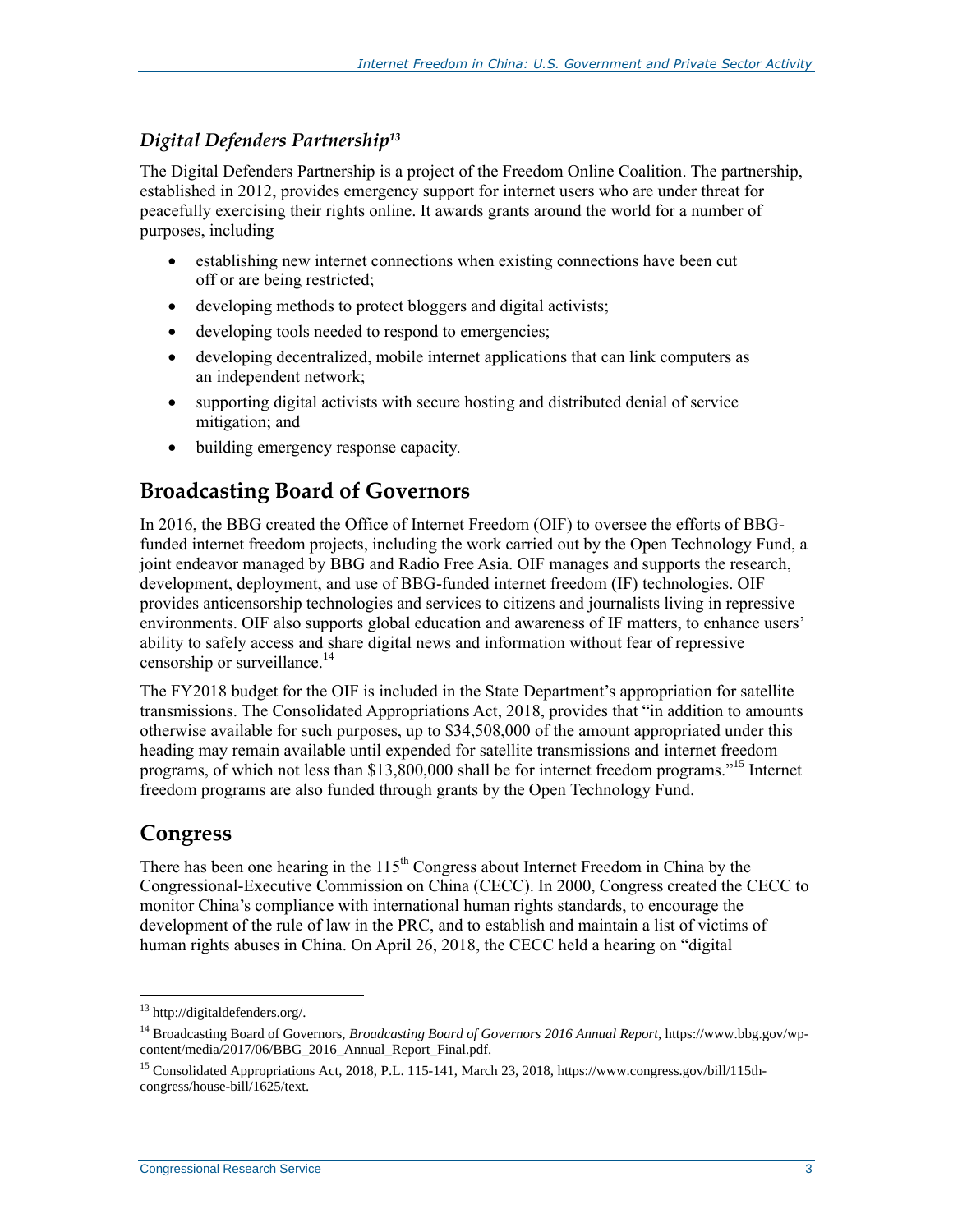authoritarianism and the global threat to free speech."<sup>16</sup> The Commission heard from three witnesses about aspects of China's restrictions to free speech:

- Sarah Cook Senior Research Analyst for East Asia and Editor, China Media Bulletin, Freedom House
- Clive Hamilton Professor of Public Ethics, Charles Sturt University, Canberra, Australia, and author, *Silent Invasion, China's Influence in Australia*
- Katrina Lantos Swett President, Lantos Foundation

The hearing explored issues such as China's desire to control the internet, such as through the shutdown of popular social media apps that do not meet the country's standards of "core socialist values." The hearing also examined U.S. policies promoting internet freedom and firewall circumvention, and the global impact of Chinese government censorship and efforts to "export" its system and values.

No legislation has been introduced in the 115<sup>th</sup> Congress related to global internet freedom in authoritarian regimes.<sup>17</sup>

## **U.S. Industry Activity to Promote Internet Freedom: The Global Network Initiative<sup>18</sup>**

In response to criticism, particularly of their operations in China, a group of U.S. information and communications technology (ICT) companies, along with nongovernmental organizations, investors, and universities, formed the Global Network Initiative  $(GNI)^{19}$  in 2008.<sup>20</sup> The GNI aims to promote best practices related to the conduct of U.S. companies in countries with poor internet freedom records. The GNI uses a self-regulatory approach to promote due diligence and awareness regarding human rights. For example, GNI has adopted a set of principles and supporting mechanisms to provide guidance to the ICT industry and its stakeholders on how to protect and advance freedom of expression and the right to privacy when faced with pressures from governments to take actions that infringe upon these rights.<sup>21</sup> Participating companies voluntarily agree to undergo third-party assessments of their compliance with GNI principles. While some human rights groups have criticized the GNI's guidelines for being weak or too

 $\overline{a}$ 

 $<sup>16</sup>$  The hearing webpage, which contains the opening statements of the co-chairs and testimony of the witnesses, is</sup> available at https://www.cecc.gov/events/hearings/digital-authoritarianism-the-global-threat-to-free-speech. A direct link to the video of the hearing is available at https://www.youtube.com/watch?v=uM3dEsxDUfE.

<sup>&</sup>lt;sup>17</sup> A search for legislation using the term "internet freedom" produces a number of results, but that legislation refers to "net neutrality" rather than "global internet freedom."

<sup>&</sup>lt;sup>18</sup> The GNI 2016 Annual Report is online at https://globalnetworkinitiative.org/wp-content/uploads/2018/04/GNI-Annual-Report-2016.pdf. The 2017 report has not yet been released.

<sup>19</sup> http://www.globalnetworkinitiative.org/index.php.

<sup>&</sup>lt;sup>20</sup> Individual companies may have their own internet freedom initiatives, but the GNI is the primary collaborative effort through which U.S. industry seeks to promote global internet freedom.

 $^{21}$  https://globalnetworkinitiative.org/gni-principles/.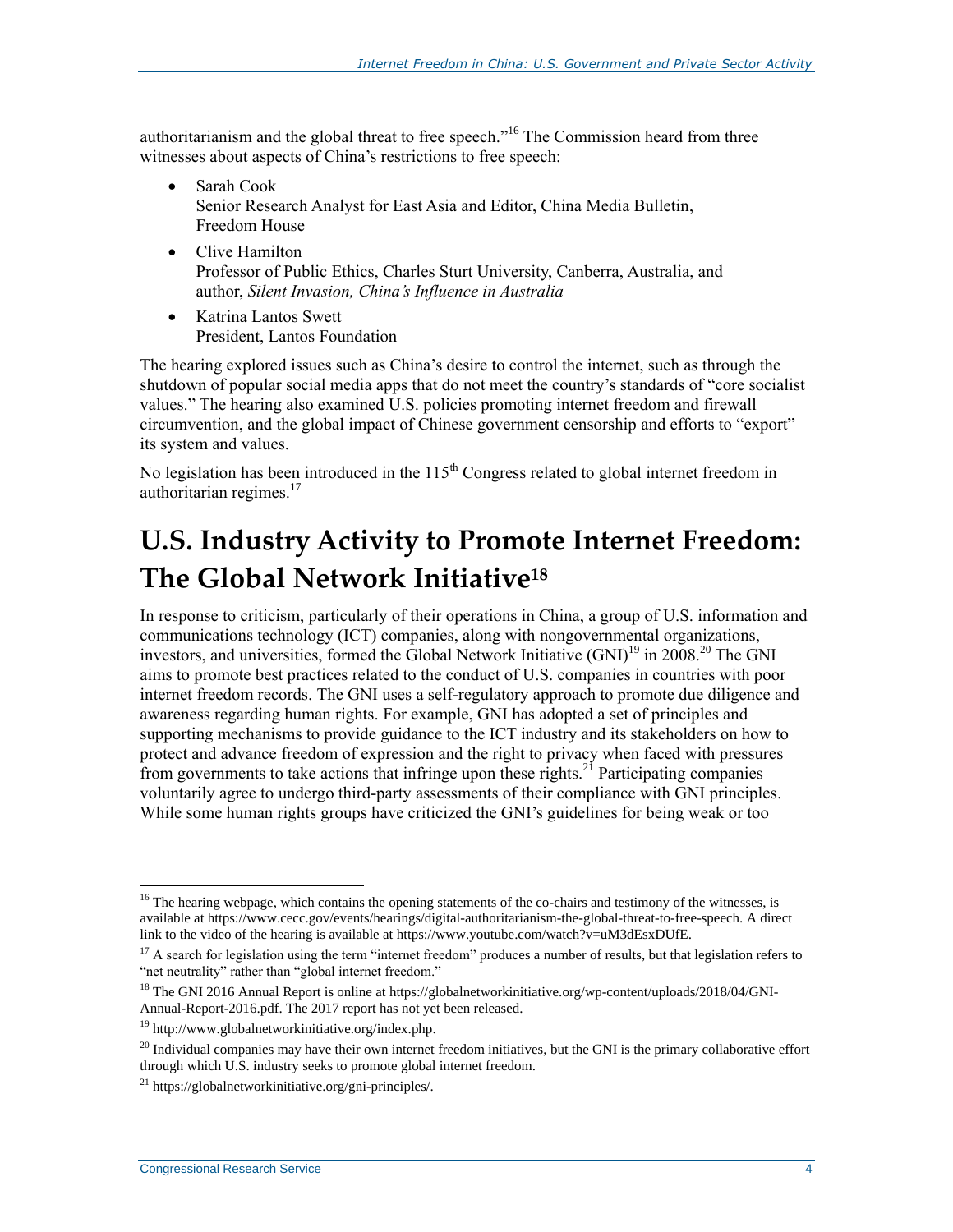broad, GNI's supporters argue that the initiative sets realistic goals and creates real incentives for companies to uphold free expression and privacy. $^{22}$ 

In May 2018, the GNI continued its participation in RightsCon, a yearly summit that explores issues affecting free expression and protection of global journalism, gender diversity and digital inclusion, encryption and cybersecurity, and other topics related to internet freedom.

### **Issues of Congressional Interest**

For many years, the development of the internet and its use in China have raised U.S. congressional concerns, including those related to human rights, trade and investment, and cybersecurity. Congressional interest in the internet in China has been tied to human rights concerns in a number of ways, including

- the use of the internet as a U.S. tool for promoting freedom of expression and other rights in China;
- the use of the internet by political dissidents in the PRC, and the political repression that such use often provokes; and
- the role of U.S. internet companies in both spreading freedom in China and complying with or enhancing PRC censorship and social control efforts.

Congress has funded a variety of activities to support global internet freedom, including censorship circumvention technology development, internet and mobile communications security training, media and advocacy skills, and public policy. China and Iran have been the primary targets of such efforts, particularly circumvention and secure communications programs. In past years, U.S. congressional committees and commissions have held hearings on the internet and China, including the roles of U.S. internet companies in China's censorship regime, cybersecurity, free trade in internet services, and the protection of intellectual property rights.<sup>23</sup>

 $\overline{a}$ 

<sup>&</sup>lt;sup>22</sup> Elisa Massimino, Human Rights First, "Judge the Global Network Initiative by How It Judges Companies," Daily Kos, March 31, 2011; Douglass MacMillan, "Google, Yahoo Criticized over Foreign Censorship," *BusinessWeek*, March 13, 2009.

<sup>23</sup> China Congressional-Executive Commission on China, *Annual Report 2017*, October 5, 2017, https://www.cecc.gov/ publications/annual-reports/2017-annual-report.